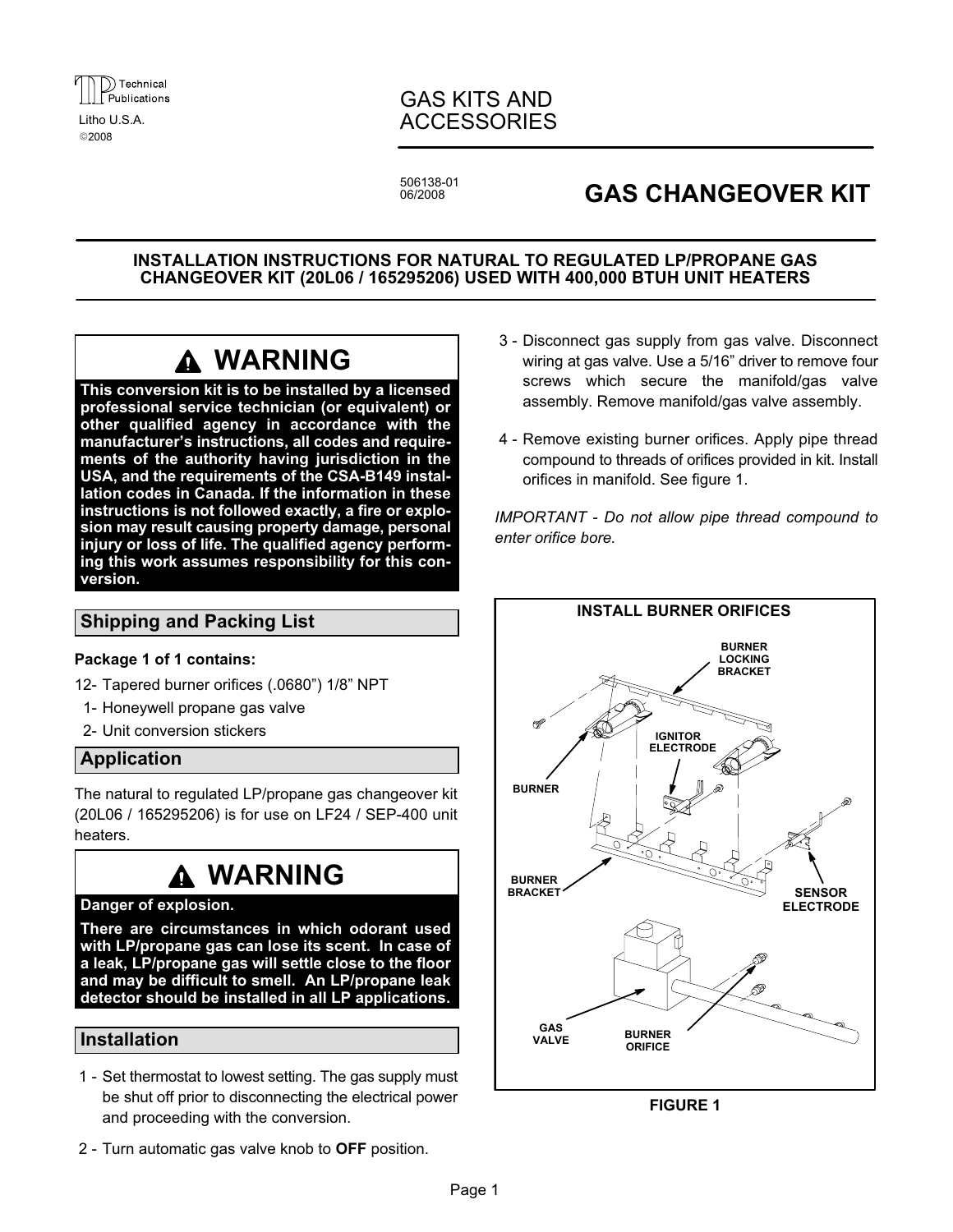- 5 Remove existing gas valve (for natural gas ONLY) from the manifold.
- 6 − Install new gas valve supplied in the kit.

IMPORTANT − The new gas valve changeover is for LP propane gas only.

- 7 −Reinstall manifold/valve assembly. Secure with four #10−16 X 5/8" HWHSMS screws.
- 8 Connect gas valve wiring.
- 9 Connect gas supply to gas valve.
- 10 −Restore gas to unit.

IMPORTANT − Carefully check all piping connections. DO NOT use matches, candles, open flame or other means of ignition to check for gas leaks. Use a soap solution or other preferred means.

11 - Affix unit conversion stickers provided in the kit adjacent to unit rating plate.

# **IMPORTANT**

Some soaps used for leak detection are corrosive to certain metals. Carefully rinse piping thoroughly after leak test has been completed. Do not use matches, candles, flame or other sources of ignition to check for gas leaks.

### Start−Up And Adjustments

BEFORE LIGHTING, smell all around the appliance area for gas. Be sure to smell next to the floor because some gas is heavier than air and will settle on the floor.

Use only your hand to push in or turn the gas control knob. Never use tools. If the knob will not push in or turn by hand, do not try to repair it, call a qualified service technician. Force or attempted repair may result in a fire or explosion.

#### A − Placing Unit In Operation:

IMPORTANT − Follow the lighting instructions provided on the unit. If lighting instructions are not available, see section below.

LF24 / SEP unit heaters are equipped with an automatic spark ignition system. DO NOT attempt to manually light burners on these furnaces. Each time thermostat calls for heat, the burners will automatically be lit.

 1 − Make sure thermostat is set below room temperature and power is turned off to unit.

- 2 This appliance is equipped with an ignition device which automatically lights the burners. DO NOT try to light the burners by hand.
- 3 − Turn knob on gas valve clockwise to OFF. Do not force.
- 4 − Wait 15 minutes to clear out any gas. If you then smell gas, immediately call your gas supplier from an outside phone. Follow the gas supplier's instructions. If you do not smell gas go to next step.
- 5 Turn knob on gas valve counterclockwise to ON.
- 6 − Turn on all electrical power to unit.
- 7 Set thermostat to desired setting.

NOTE − When unit is initially started, steps 1 through 7 may need to be repeated to purge air from gas line.

#### B − Gas Pressure Adjustment

- 1 Check gas line supply pressure with unit firing at maximum rate. A minimum of 10.4" w.c. should be maintained.
- 2 − After gas line pressure has been checked and adjusted, check manifold pressure at the pressure tap on the outlet side of the gas valve. The correct manifold pressure for LP/propane gas is given in table 1. Refer to figure 2 for gas manifold pressure adiustment screw location.

| <b>TABLE 1</b>                          |              |               |
|-----------------------------------------|--------------|---------------|
| <b>GAS MANIFOLD PRESSURES (PROPANE)</b> |              |               |
| UNIT MODEL #                            | $0-2000$ ft. | 2001-4500 ft. |
| LE24/SEP-400                            | $9.5"$ w.c.  | $9.2"$ w.c.   |

NOTE − In the USA, refer to the unit installation instructions for gas manifold pressures at elevations above 4500 ft.